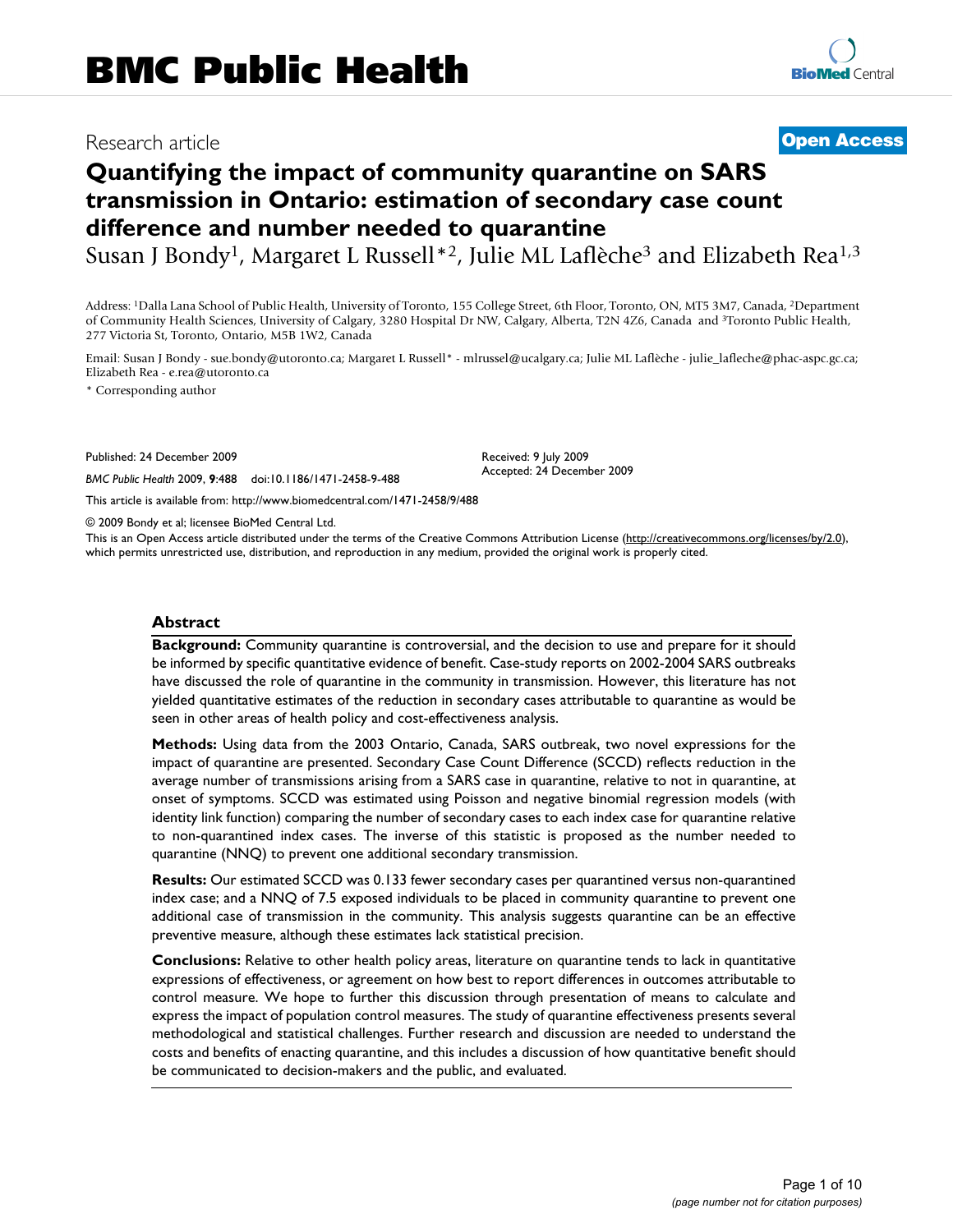## **Background**

Outbreaks such as Severe Acute Respiratory Syndrome (SARS) and H1N1 influenza have triggered acute policy debates around community-based infection control measures [1-4]. Quarantine is the segregation of healthy persons exposed to an infectious disease from unexposed persons, until the exposed person becomes ill or the incubation period has passed [2,5]. Quarantine is also one of the most controversial measures available in outbreak control, with important impacts on economic activity and civil liberties [6,7]. Public health agencies need to have weighed evidence of the potential costs and benefits of these manoeuvres before the next outbreak of a severe, novel infection [8,9] and to have publicly and widely communicated the importance of planned control measures [6,10]. This makes outcome evaluation of modern quarantine activity an important area for research [2,4,6].

Health policy and practice guidelines rely heavily on experimental and quasi-experimental research comparing outcomes under intervention and non-intervention conditions [11-14]. Statistical estimates used in health decision-making tend to derive from differences in outcome rates in treated versus non-treated individuals (e.g., risk difference, RD; attributable risk, AR and population attributable risk, PAR) [12,13,15], as well as variations on the number needed to treat (NNT) statistic [11,15-20]. Research to evaluate the impact of modern quarantine is less well-developed, and no clear tradition has emerged in the measures of association used to communicate net harm and benefit. The quantitative impact of control measures for infectious diseases is commonly assessed using variants of the effective reproductive number, R (the average observed number of secondary infections per index cases in an observed population).  $R_t$  the daily effective reproductive number, is the observed number of secondary cases to index case at a specific time. When  $R_t$  has a value below1.0, this is evidence that an outbreak is dying out [21].

Here, we discuss the quantitative evidence available to inform policy-makers on the potential benefit of community-based quarantine in outbreak control, based upon the SARS experience. To bridge the gap between evaluative research on quarantine and other areas, we also use data from the 2003 Ontario, Canada (hereafter, Ontario), SARS outbreak to demonstrate statistical approaches used elsewhere to the evaluation of modern quarantine measures.

We propose a series of measures of reduction of adverse outcomes (analogous to those used in other contexts), to evaluation of quarantine. Specifically, we estimated the difference in secondary transmissions that is attributable to community quarantine as the Secondary Case Count Difference (SCCD), which is comparable to risk difference

statistics and interpretable as reduction in average transmissions per existing case, attributable to intervention. We also report the inverse of this statistic, interpretable as Number Need to Quarantine (NNQ).

## **Methods**

## *Subjects and data extraction*

The contact tracing and quarantine procedures used in the 2003 Ontario SARS outbreak have been described previously [22,23]. From source public health records, we extracted data for all 332 index cases with a final disposition of suspect or probable SARS [23] of whom 204 had at least one community contact uniquely associated with them in Public Health records. Contacts included had non-overlapping periods of exposure to SARS index cases within 10 days, as previously reported [23]. The total number of community contacts associated with these index cases, for this analysis, was 8,498. This number excluded health care providers who were contacts of those SARS index cases only as a result of providing care to SARS cases, but included health care workers exposed through social or family contacts. Community contacts were classified by closest level of exposure to the index case (e.g., level 1 being closest at ≥30 minutes within a distance of one metre [23]). For all community contacts, outcome status as a secondary SARS case was defined [23]. We also consider data for an additional 140 individuals who were quarantined as contacts of a known SARS case, became ill and were considered to be potential cases themselves, but who subsequently had SARS ruled out. These additional 140 observations were used only in sensitivity analyses.

## *Analysis*

In the first step, we carried out an analysis where the 8,498 individual contacts were treated as the unit of analysis. The outcome was whether or not each contact became a SARS case (binary outcome). The predictor variable of interest was whether the associated index case had been in community quarantine at symptom onset. This, seemingly intuitive, analysis treats the individuals in whom the outcome is measured as though they were assigned to treatment conditions. Therefore, information regarding quarantine status is used only from the 204 SARS index cases with one or more community contacts. In place of typical logistic regression which would yield an odds ratio (OR), we obtained risk difference (naïve secondary attack rate difference - ignoring index cases with no contacts) as the measure of association, using a generalized linear regression model with binomial error term and identity link function. Clustering of multiple contacts to index cases was accounted for using robust variance estimates [24,25].

In the next step, we treated all 332 SARS index cases as the unit of analysis and applied Poisson regression analysis to model the number of secondary cases per index case. As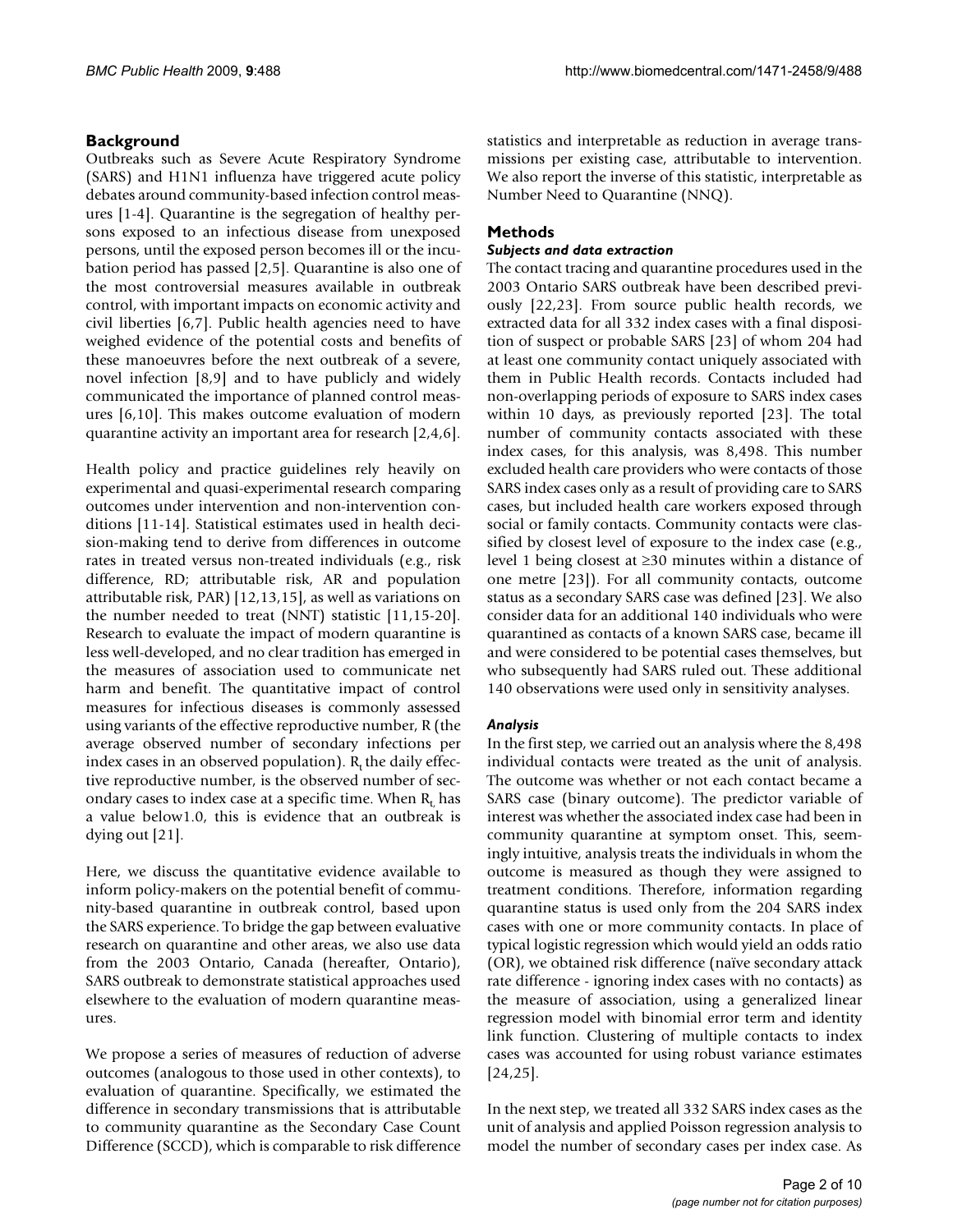before, the exposure of interest is whether or not the index case was quarantined. We calculated several measures of association to describe the difference in transmission observed in the quarantine and non-quarantine group. These included the secondary case count ratio or SSCR, the ratio of secondary cases (per index case) in the quarantine condition relative to the non-quarantine condition. The SSCR is a function of the ratio of secondary cases per quarantined index case  $(SC_q)$  and of the ratio of secondary cases per non-quarantined index case  $(SC_{na})$  as discussed below. We also calculated the difference in average secondary cases per index case between the two groups (secondary case count difference, SCCD), and the inverse of the SCCD which we label as "NNQ".

Secondary Case Count Ratio (SCCR) was estimated using the most familiar form of Poisson regression (Poisson error term and the canonical log link function) [26]. Poisson regression is often used to estimate incidence rate ratios (IRRs), where the outcome variable is the numerator for a rate in a stable population, or where a variable person-time denominator is accounted for by specifying an offset variable for the model. IRR is equal to the exponent of the beta coefficient for the regression term of interest [26,27]. For Poisson models used here, no offset was specified for the number of community contacts at risk for each index case. Said differently, the outcome variable here is not the *rate* of secondary transmission among a variable number of potentially exposed community contacts per index case, but the *number* of secondary SARS cases arising from an index case. The SCCR is the exponentiated beta term for this model (where quarantine status was entered as a binary variable). SCCR is the ratio of (secondary cases per quarantined index case,  $SC<sub>a</sub>$ ) to (secondary cases per non-quarantined index case,  $SC_{nq}$ ); therefore,  $SCCR = SC_q/SC_{nq}$ .

Estimation of SCCD (attributable difference in number of secondary cases, per index case) was achieved using a Poisson model estimating additive effects (Poisson error term and identity link function). SCCD is the difference in the average absolute number of secondary cases in the quarantine versus non-quarantine conditions (SCCD =  $SC_{nq}$ - $SC_{q}$ ). This model yields a (non-exponentiated) beta coefficient interpreted as the difference in outcome [26]. Here, beta = SCCD. The inverse of this SCCD we define as NNQ, a statistic analogous to NNT [17,18,28]. NNQ is the number of cases that would need to be in quarantine at symptom onset to prevent one case among contacts of an index case. This is defined as:

$$
NNQ = \left| SC_{nq} - SC_q \right|^{-1}
$$

Additional analysis quantified the degree to which reduction in total contacts, and close contacts, mediated the impact of quarantine. An estimate of the reduction in size of the SCCR was tested against a null (no change) using a bootstrap method [29]. This mediation analysis was carried out using the canonical (log link) Poisson regression model, above.

For the sensitivity analysis, we re-estimated SCCD and NNQ including data for an additional 140 case observations. This group consisted of quarantined contacts who were, prospectively, under suspicion of being SARS cases themselves (i.e., during the outbreak), but in whom SARS was later excluded. These people also had at least one community contact themselves, in order to be included in the database. This sensitivity analysis was to show the effect of false positive index cases on apparent outcomes of quarantine.

For all regression models, diagnostics were performed. This included post-fit examination for non-linearity for ordinal independent variables (i.e., numbers of contact by level of exposure). Where found, non-linearity was corrected by taking a linear transformation of the predictor variable to obtain normally distributed residuals. Nonnormality of residuals in models including total contacts was corrected by transforming the total number of the contacts (replaced with square root of value) to reduce the influence of the positive skew in this covariate. For all models using the Poisson error term, tests for over-dispersion were carried out. Identical models using the negative binomial error term were also run, correcting for over-dispersion. Both are presented.

Because of the limited sample size, confidence limits based on large sample assumptions are questionable. Therefore, we also present confidence intervals estimated using bootstrap variance estimation [30]. For bootstrapping, 5000 replications were used in all cases. All analyses were carried out with Stata, Version 10 [25].

This study received ethical review and approval from the Health Sciences I Research Ethics Committee of the University of Toronto (Protocol #10764).

#### **Results**

Table 1 summarizes quarantine status for 332 probable and suspect SARS cases in the 2003 Ontario SARS outbreak, with numbers of contacts by level of contact and transmission status.

Table 2 presents several measures of association describing the impact of quarantine using regression models described above. In the first, naïve, regression analysis (Approach A in Table 2) the estimated effect was positive (indicating a harmful effect for quarantine) but not statistically significant.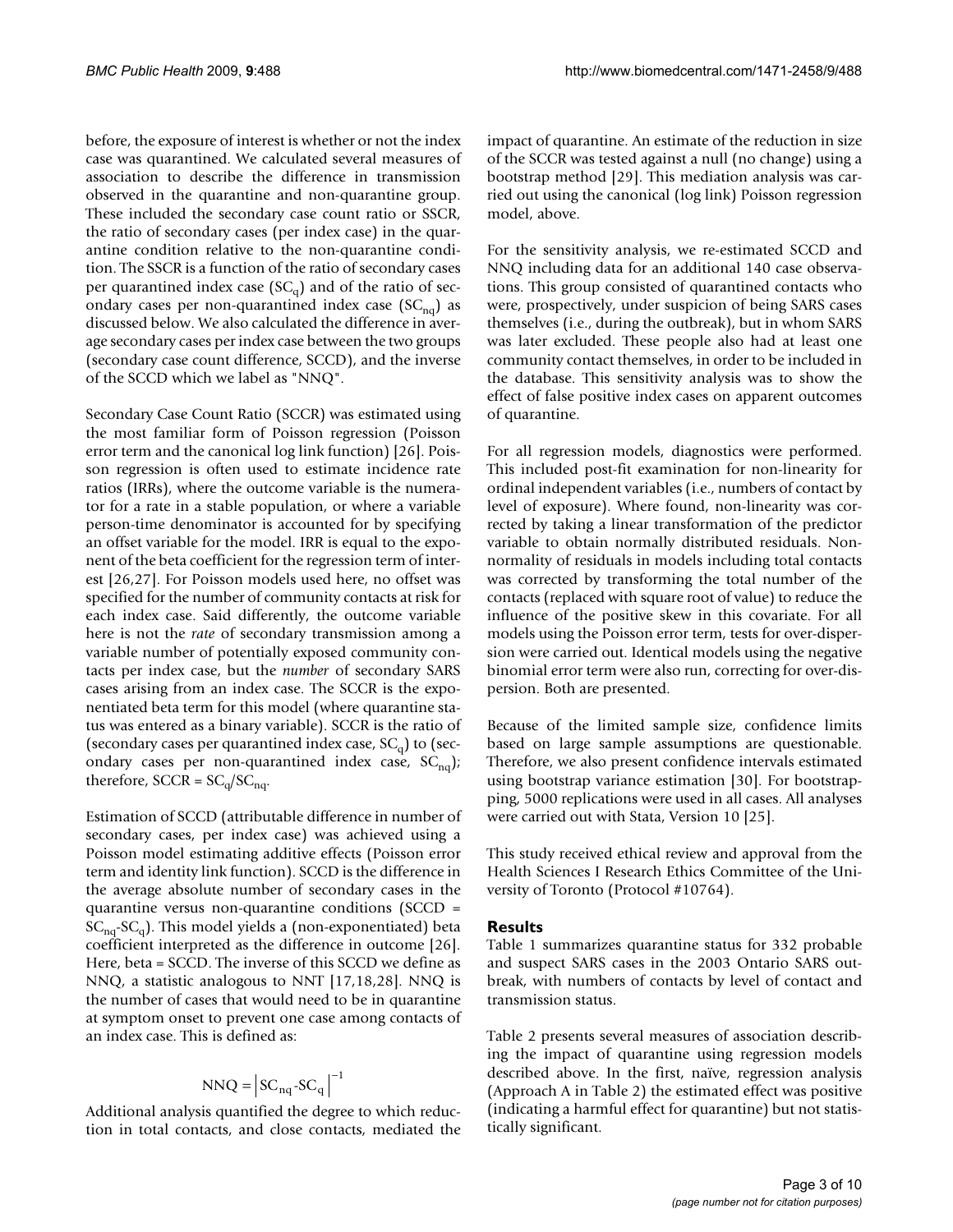| Quarantine<br>status                             | N of SARS<br>probable<br>and suspect<br>index cases <sup>+</sup> | N of SARS<br>index cases<br>with no<br>community<br>contacts | N of SARS<br>index cases<br>with at least<br>one<br>community<br>contact at<br>any level | Group total numbers of community contacts (and secondary cases) by<br>level of contact <sup>t</sup> § |          |          |          |          |
|--------------------------------------------------|------------------------------------------------------------------|--------------------------------------------------------------|------------------------------------------------------------------------------------------|-------------------------------------------------------------------------------------------------------|----------|----------|----------|----------|
|                                                  |                                                                  |                                                              |                                                                                          | <b>All levels</b>                                                                                     | Level I  | Level 2A | Level 2B | Level 3  |
| Not in<br>quarantine<br>at symptom<br>onset      | 267                                                              | 89                                                           | 178                                                                                      | 7970 (52)                                                                                             | 578 (37) | 3186(14) | 1258(1)  | 2948 (0) |
| In<br>quarantine<br>prior to<br>symptom<br>onset | 65                                                               | 39                                                           | 26                                                                                       | 528(4)                                                                                                | 52(2)    | 164 (1)  | 297(1)   | 15(0)    |
| Total                                            | 332                                                              | 128                                                          | 204                                                                                      | 8498 (56)                                                                                             | 630 (39) | 3483(15) | 1555(2)  | 2963(0)  |

**Table 1: Numbers of index SARS cases\* and non-overlapping contacts† associated with index cases.**

\*Cases of Severe Acute Respiratory Syndrome (SARS) in the Ontario, Canada, 2003 outbreak. Includes all cases with a final disposition of suspect or probable SARS.

† Also considered, in sensitivity analyses only, were an additional 140 individuals who were potential SARS cases at some point during the outbreak and had at least one community contact, but subsequently did not meet criteria for probable or suspect SARS.

‡ Includes 8,498 community contacts with contact to one SARS case and not a second SARS case within 10 days of exposure to the first within any single 10 day period of exposure.

**§** Level of contact: 1 = contact for at least 30 minutes within 1 metre; 2A = same room for ≥ 30 minutes; 2B = same room for <30 minutes or same floor, regardless of duration; level 3 = distant contact only - was in same building or large social network.

The first model treating index cases as the unit of analysis (Approach B in Table 2) yields an estimate of SCCR of 0.316 indicating less than one third the number of secondary cases for quarantined versus non-quarantined index cases. Approach C provides the estimated SCCD obtained using an additive Poisson regression model (Poisson error term and identity link function). The average difference in secondary SARS cases in moving from non-quarantine to quarantine status is estimated at 0.133 secondary cases per index case. The final estimate in Table 2 is NNQ suggesting 7.51 SARS index cases be placed under quarantine to reduce the number of secondary cases by one. When variance estimates and confidence intervals are estimated using a large-sample assumption (asymptotic variance) all Poisson regression models presented were statistically significant. When negative binomial regression was used to estimate SCCR, this became non-significant ( $p = 0.057$ ). When using bootstrap variance methods, confidence intervals for all estimates became very wide and none of these estimates were significantly different from the null value.

Table 3 presents supplemental analyses of the degree to which the effect of quarantine is explained by reduction in the number of contacts. Adjustment of the effect of quarantine only for the total number of contacts had little impact on the point estimate for SCCR (0.35245 versus 0.31598; data not shown), nor its significance (when compared to Table 2). However, when quarantine status was also adjusted (see Table 3) for the number of close contacts (level 1; see Table 1), the SCCR attributable to quarantine was reduced by 3.6% and it's asymptotic level of significance went from  $p = 0.026$  to  $p = 0.046$ . This change falls just short of satisfying criteria for significant mediation using the Baron and Kenny method [31]. A bootstrapped test for reduction of effect [29] was not significant ( $p > 0.999$ ).

The adjusted models in Table 3 also show that the number of close contacts was a significant predictor of the number of secondary cases, even when adjusting for total number of contacts. This remained statistically significant even in the bootstrapped model.

Finally, the SCCD and NNQ estimates (Table 2) were rerun including 140 additional quarantined false-positive SARS cases with no secondary cases. In this analysis, the NNQ estimate drops from 7.51 to 5.74, giving the appearance of a still greater benefit (data not shown; again, statistically significant under the large sample assumption, and not when using bootstrap methods).

For all Poisson-based analyses, model diagnostics did not indicate significant over-dispersion (p-value > 0.99 in all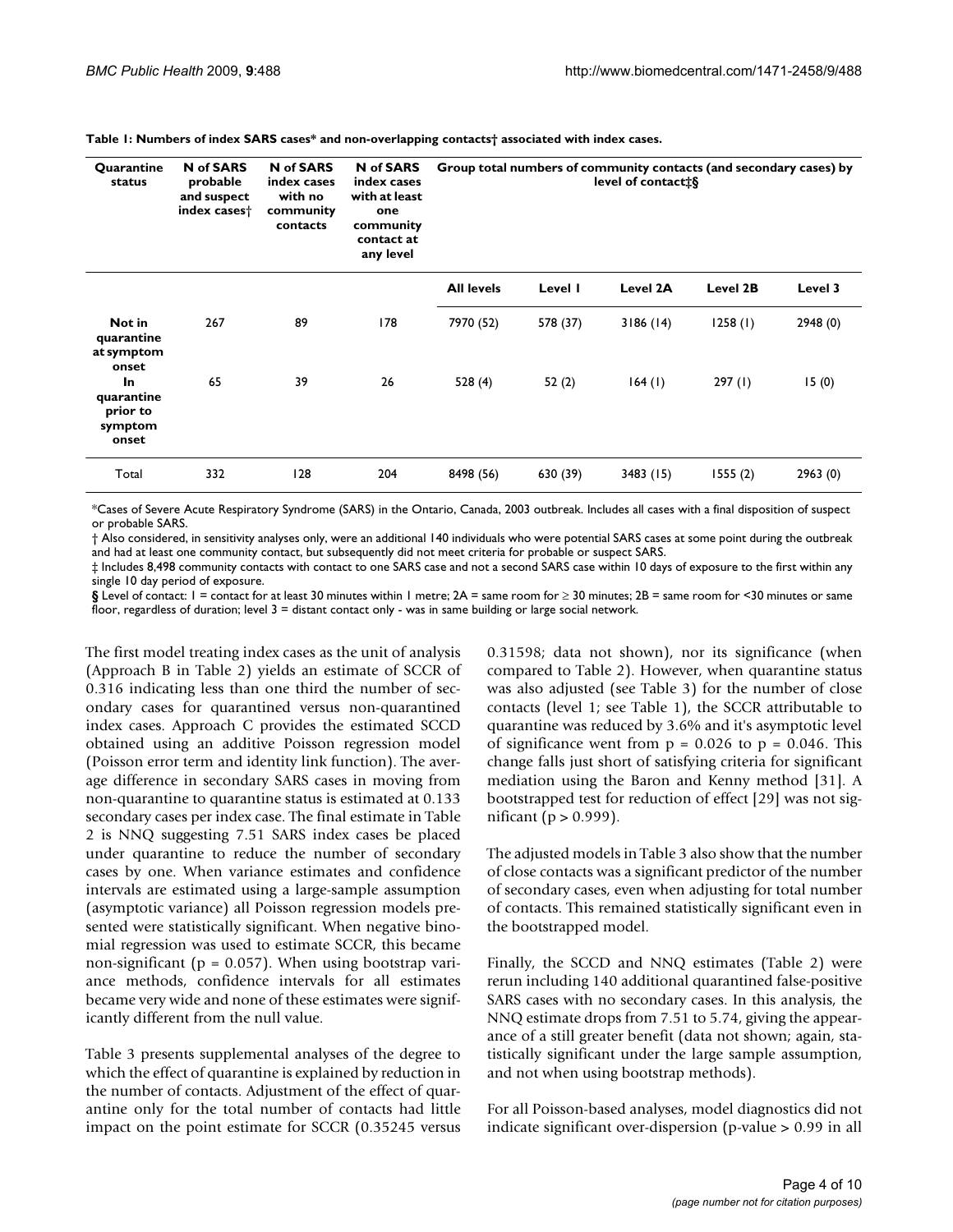| Analysis approach                                                                                                                                                                                        | Measure of association<br>obtained from model                                                                                                             | Variance<br>estimation<br>method                                                     | <b>Estimated value</b><br>of measure of<br>association | p-<br>value             | 95% confidence interval                            |                                                   |
|----------------------------------------------------------------------------------------------------------------------------------------------------------------------------------------------------------|-----------------------------------------------------------------------------------------------------------------------------------------------------------|--------------------------------------------------------------------------------------|--------------------------------------------------------|-------------------------|----------------------------------------------------|---------------------------------------------------|
|                                                                                                                                                                                                          |                                                                                                                                                           |                                                                                      |                                                        |                         | Lower limit                                        | <b>Upper limit</b>                                |
| A) Generalized linear model<br>with binomial error and<br>identity link (additive logistic).<br>Unit of analysis is community<br>contacts, clustered within<br>shared 204 index cases. ( $N =$<br>8498). | Naïve Secondary Attack<br>Rate Difference<br>(incorporates information<br>only for 204 index cases<br>with one or more<br>community contact; see<br>text) | Asymptotic:<br>Bootstrapped:                                                         | 0.00105<br>$0.00105 +$                                 | 0.786<br>0.881          | $-0.00665$<br>$-0.01269$                           | 0.00866<br>0.01479                                |
| B) Canonical Poisson and<br>negative binomial regression<br>with log link functions. Unit of<br>analysis is all index cases. $(N =$<br>332).                                                             | Beta coefficient                                                                                                                                          | Poisson.<br>asymptotic:<br>Neg.Binomial<br>asymptotic:<br>Poisson,<br>bootstrapped:  | $-1.15209$<br>$-1.15209$<br>$-1.152091$                | 0.026<br>0.057<br>0.589 | $-2.16906$<br>$-2.33953$<br>$-5.32984$             | $-0.13511$<br>0.03535<br>3.02567                  |
|                                                                                                                                                                                                          | Secondary Case Count<br>Ratio (SCCR) (SCCR =<br>exponentiated Beta for<br>quarantine)                                                                     | Poisson.<br>asymptotic:<br>Neg.Binomial<br>asymptotic:<br>Poisson,<br>bootstrapped:  | 0.31598<br>0.31598<br>$0.31598 +$                      | 0.026<br>0.057<br>0.573 | 0.11428<br>0.09637<br>0.00577                      | 0.87362<br>1.03599<br>17.30158                    |
| C) Generalized linear model<br>with Poisson error term and<br>identity link function, yielding<br>an additive effect measure.                                                                            | Secondary Case Count<br>Difference<br>$(SCCD)$ . $(SCCD = Beta)$<br>coefficient for quarantine)                                                           | Poisson.<br>asymptotic:<br>Neg.Binomial,<br>asymptotic<br>Poisson,<br>bootstrapped:  | $-0.13322$<br>$-0.13322$<br>$-0.13322 +$               | 0.001<br>0.002<br>1.000 | $-0.21346$<br>$-0.21812$<br>$-1.18 \times 10^{14}$ | $-0.05298$<br>$-0.04832$<br>$1.18 \times 10^{14}$ |
| Unit of analysis is all index<br>cases. $(N = 332)$ .                                                                                                                                                    | Number needed to<br>quarantine (NNQ).<br>$(NNQ = 1/ SCCD ,$<br>above)                                                                                     | Poisson.<br>asymptotic:<br>Neg.Binomial,<br>asymptotic:<br>Poisson.<br>bootstrapped: | 7.50647<br>7.50648<br>7.50647+                         | 0.001<br>0.002<br>1.000 | 4.68469<br>4.58462<br>$-8.476 \times 10^{-15}$     | 18.87661<br>20.69733<br>$8.476 \times 10^{-15}$   |

#### **Table 2: Quantitative measures of the impact of quarantine on secondary cases in the community\*.**

\* Data from 332 index community-living probable or suspect Severe Acute Respiratory Syndrome (SARS) cases and 8,498 associated community contacts. Ontario, Canada, SARS outbreak, 2003.

† Bootstrapping used to obtain variance estimate; point estimate fixed from corresponding asymptotic model.

#### **Table 3: Assessment of whether number and level of contacts mediate the effect of quarantine on secondary cases.**

| Term in adjusted<br>model* (contrasts<br>with crude model B, in<br>Table 2) | <b>Secondary Case Count</b><br>Ratio (SCCR) | p-value under large<br>sample assumption and<br>using bootstrapped<br>variance estimate<br>(in italics) | 95% confidence interval under large sample<br>assumption and using bootstrapped variance<br>estimate (in italics) |                       |  |
|-----------------------------------------------------------------------------|---------------------------------------------|---------------------------------------------------------------------------------------------------------|-------------------------------------------------------------------------------------------------------------------|-----------------------|--|
|                                                                             |                                             |                                                                                                         | Lower limit                                                                                                       | <b>Upper limit</b>    |  |
| Quarantine (v. no)                                                          | 0.3524498                                   | 0.046<br>0.550                                                                                          | 0.1266103<br>0.0048919                                                                                            | 0.9811279<br>20.14694 |  |
| Total contacts<br>(continuous†)                                             | 0.9999988                                   | 0.657<br>0.090                                                                                          | 0.9999937<br>0.9999816                                                                                            | 1.000004<br>1.000017  |  |
| Total close contacts<br>(continuous)                                        | 1.061969                                    | 0.005<br>0.009                                                                                          | 1.018544<br>1.015351                                                                                              | I.107246<br>1.107246  |  |

\* Poisson regression for secondary case count, adjusting for total and close contacts.

†Continuous term transformed by taking the square root of raw data; used to achieve normally-distributed residuals.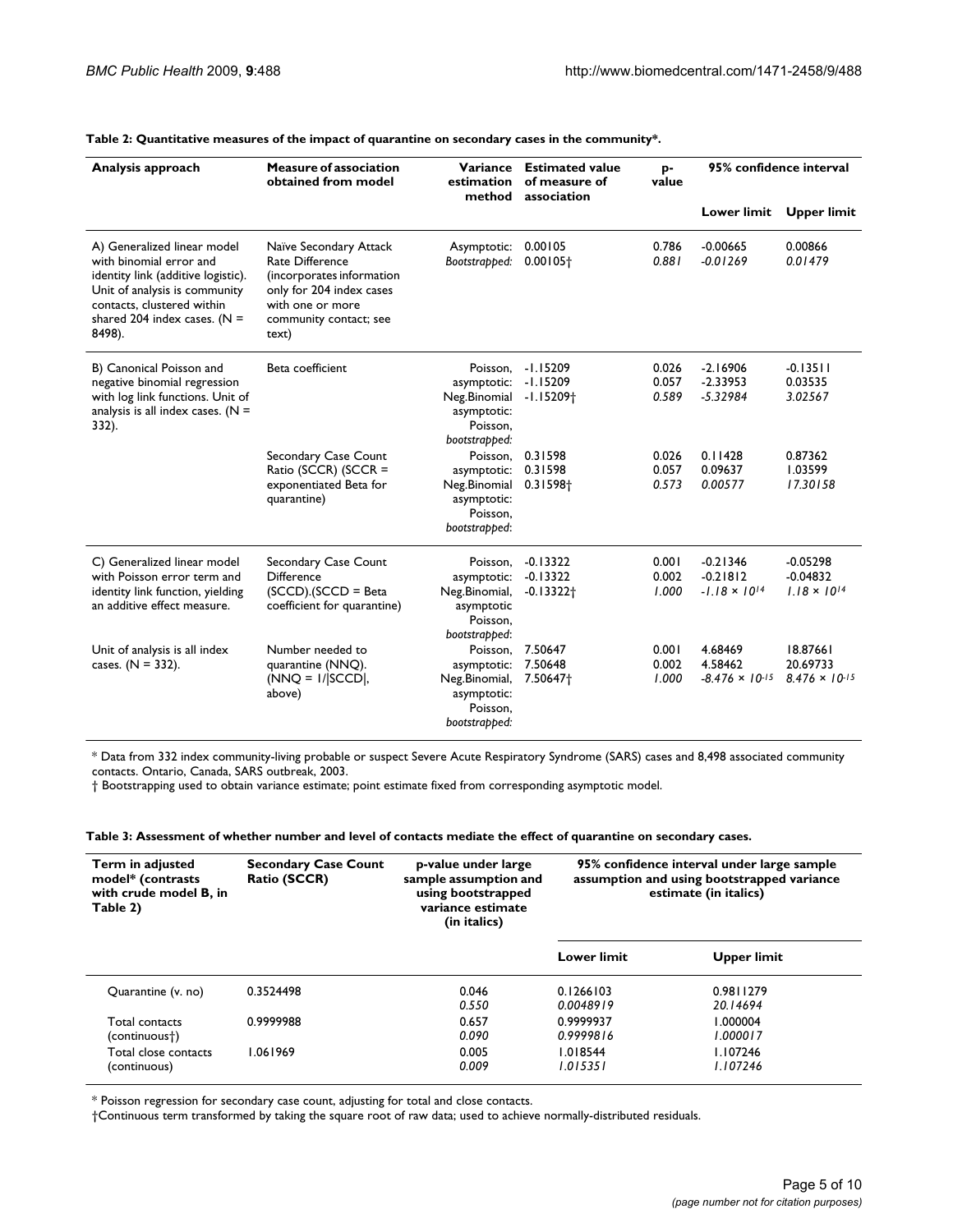cases). Using negative binomial models to account for over-dispersion did not affect point estimates, but resulted in slightly wider asymptotic confidence limits (Table 2).

## **Discussion**

#### *How has quarantine been evaluated?*

Previous studies evaluating quarantine for control of SARS used two general methods: simulation studies [9,32,33]; and, case-study reports describing specific settings (e.g. [22,34-42]).

Simulation studies serve several purposes in outbreak research, one of which is to estimate the impact of control measures in outbreak scenarios [1,33]. A review of simulation studies on quarantine effectiveness for SARS has been presented by Bauch and colleagues [9]. This review, and other individual reports [43] suggest that quarantine measures are most effective when mobilized at the very start of the outbreak when numbers are small. While decision-makers must rely heavily on simulation studies, a persistent concern raised [33] is that results are driven by prior assumptions; which may be unrealistic. Simulations rely on some degree of simplification such as considering only point-source outbreaks in non-overlapping populations. More sophisticated models incorporate heterogeneity in parameters including variations in size and behaviour of human contact networks, differences in transmissibility due to the host, and levels of adherence with control measures, such that scenarios simulated reflect what happens in real-world experiences [4,33,44,45]. Simulation studies, typically, do not present impact statistics familiar to health policy makers, and may not provide evidence as compelling to decision-makers as real world outbreak experiences. To give an example, a recent World Health Organization review on control measures for influenza cited no simulation studies but only real-world observational data [46].

Quarantine-related studies from real SARS outbreaks typically present the epidemic curve with case counts plotted against the timeline of events including arrival of index cases, and changes in public health response. In many reports [22,34,39,40], the impact of control measures is implied from qualitative observation, such as visible deceleration of new cases in plots, or the eventual end of the outbreak. Some of these reports appeared well after the outbreak, with efforts made to complete data on onset dates and transmission in hindsight (e.g., [42]). Drawing inference from epidemic curves suits only point-source outbreaks, and amount to one-group, pre-test post-test designs [47], providing weak evidence for causation. The true value of case reports, arguably, is the rich contextual information on challenges faced and unexpected events,

and showing socio-political feasibility of aggressive control across settings [40].

Some case reports have taken a more quantitative approach. A few studies reported on the effect of quarantine in shortening the time from onset of symptoms to isolation [48], or the proportion of SARS cases who developed symptoms while already under quarantine [49]. Others report quarantine yield (the proportion of individuals quarantined who eventually develop SARS) [36], which reflects specificity of contact tracing versus burden from unnecessary quarantine. These are intermediate outcomes, however, evaluating processes as opposed to final outcomes.

In others, control interventions are examined pre- postquarantine in relation to subsequent changes in R [4,43]. Wallinga and Teunis, 2004 [43], present the average daily effective reproductive number, R, both prior to alert and after, for each of four SARS outbreak locations. Table 1 of their analysis reveals fairly consistent transmission numbers pre-alert, but more variable R values post-alert, highlighting less effective control in Ontario relative to elsewhere. This is also an uncommon example of presentation of R estimates along with confidence limits from observed (as opposed to simulated) data. Their analysis would permit reporting of differences in transmissions before and after alert, but no reduction in R attributable to control was presented (with or without confidence limits). The approach also permitted no consideration of individual-level covariates.

#### *Quantitative estimates of quarantine impact*

We estimated that use of community quarantine in the 2003 Ontario SARS outbreak reduced transmission to one third, with an absolute difference of 0.13 secondary cases per index case under quarantine, relative to not quarantined by symptom onset. For discussion purposes, we present several effect measures, including Secondary Case Count Difference (SCCD) and "number needed to quarantine" (NNQ), a novel adaptation of NNT. Our point estimate of NNQ for the Ontario outbreak was 7.5 persons in quarantine to one SARS case averted using data from probable or suspected SARS cases. As a point estimate, this NNQ compares very favourably with NNTs reported for public health interventions such as chemoprophylaxis for leprosy [50] and meningococcal disease [51], or vaccination against pertussis [52] and influenza and pneumococcal disease [53], particularly with a condition like SARS with significant morbidity and a high casefatality rate. All estimates we present for the impact of quarantine, however, are imprecise. Bootstrapped confidence intervals include values for no impact. Statistical power is a limitation to this and many analyses of real outbreak data.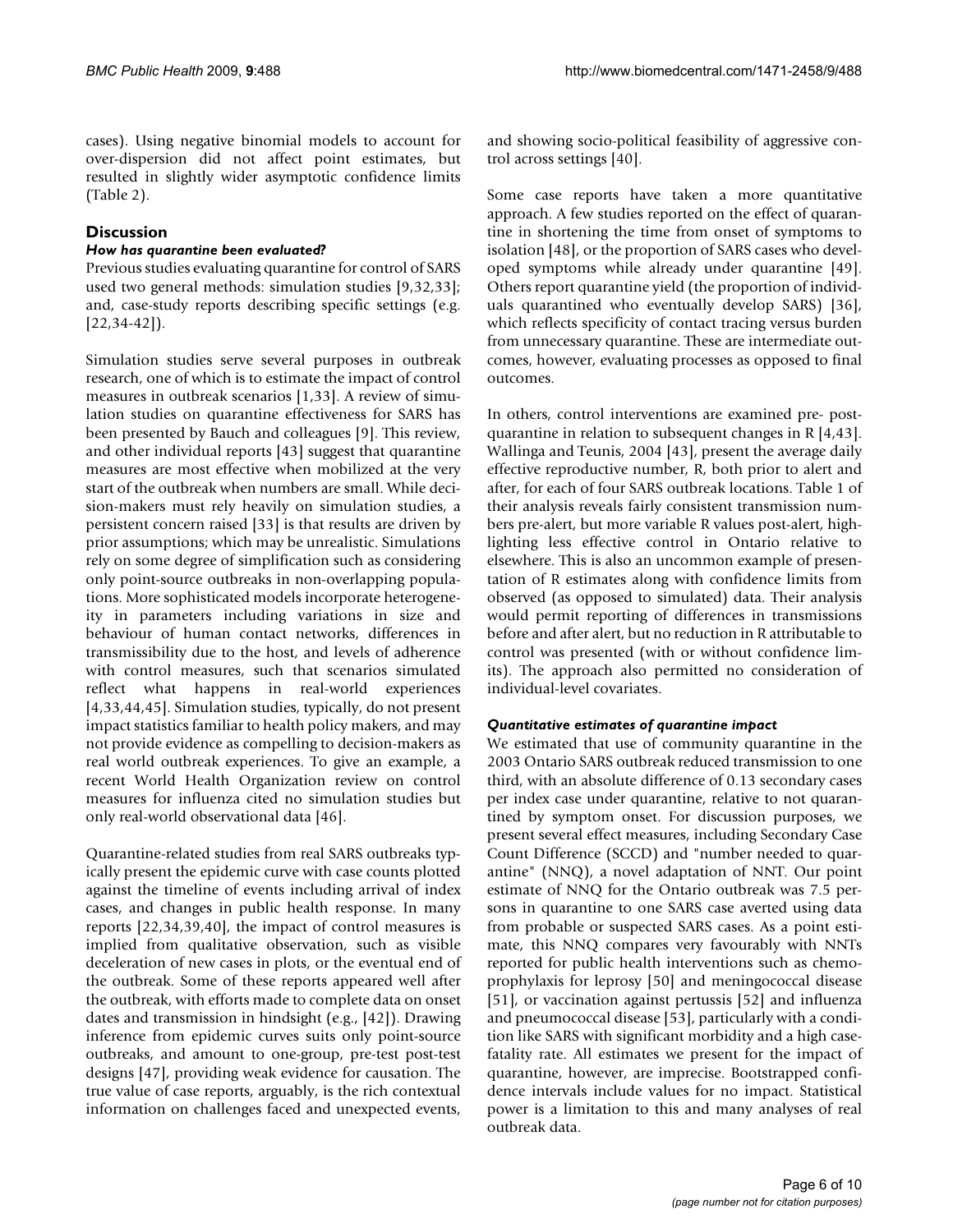We also show, not surprisingly for an infection now known to be transmitted by droplet spread, a statistically significant association between the number of close contacts and number of secondary cases, per index case. Number of close contacts (level 1 in Table 1) had some overlap with the observed (non-significant) effect of quarantine, whereas the number of more distant contacts was unrelated to any apparent benefit of quarantine. Our analysis also suggests (without statistical significance) that reduction in the number of close contacts contributed to reduction in spread, and this may have implications for targeting of quarantine toward closer contacts [23,36].

#### *Statistical challenges*

Research in quarantine effectiveness presents many challenges. One complication is the unit of analysis for the outcome relative to the intervention. Clinical decisionmaking looks at outcomes in the same individuals assigned to treatment. Interventions such as vaccination are more complex in that outcomes may be assessed at the individual or population level, with different implications, although the individual vaccinated is part of the same population. Number Needed to Vaccinate (NNV) has been estimated incorporating herd immunity [52]. The case of quarantine is distinct even from vaccination, in that all potential benefit is to other persons. It is theoretically possible to study sets of index cases and their contacts as independent units of analysis, although it is often difficult to identify precisely which persons exposed which others [43]. Here, we have worked with contacts matched to an exclusive index case [23]. The creation of sets of cases and associated controls goes only part-way toward a complete network-based analysis [33], although future studies could address non-independence of networks.

A second challenge to evaluators might be non-familiarity with regression models for count data. The generalized linear model used here to obtain an NNQ estimate, with a Poisson error term and identity link function, is less commonly used, but long-described in biostatistics texts. Regression models used here are available in all major statistical packages (Stata, SAS, SPSS and others). The distribution of secondary cases (per index case) may be positively skewed (with a few cases generating large numbers of transmissions [4]). Over-dispersion may need to be addressed through means such as use of negative binomial models in place of Poisson models, as above. Negative binomial models have interpretation very similar to Poisson models [26].

Statistical power was a limitation of our analysis and most studies of real outbreaks [54]. As the goal of outbreak management is to minimize events, small samples must be considered. Procedures assuming large samples tend to

overstate precision relative to bootstrapping. Other authors in this field have used bootstrap variance methods as well [42].

## *Methodological challenges*

Random assignment of individuals to quarantine is not ethical; and in some jurisdictions, comprehensive quarantine procedures may eliminate any control arm [4]. In North America and Europe, voluntary quarantine practices are favoured and some degree of non-adherence is inevitable [6,22], so both non-quarantined and quarantined groups will be observed. However, selection bias related to health status, employment, family structure and other factors may confound the association between quarantine status and observed transmissions. The best possible observational design would permit evaluation of the decision made by public health officials to place individuals under quarantine and apply analyses based on both the intention to treat approach and taking compliance into account.

Retrospectively, we explored the possibility of identifying all individuals screened by public health staff for potential quarantine and contact tracing, regardless of final disposition. This was not feasible. Practices varied with respect to when a record was initiated (i.e., in one health unit a file might have been opened even with an unfounded inquiry, elsewhere a record was generated only with a confirmed contact link and symptoms). Within Public Health records, we were able to confirm 140 quarantined false positive "cases". These cases were quarantined contacts who became ill with possible SARS symptoms but were subsequently excluded as SARS cases, and they had at least one identified community contact. Future cost-benefit studies should include information on such groups (e.g., [36]). Legitimate costs are incurred for and by these false positive cases and their contacts which should be taken into account. Because people without the disease can't spread it, uneven distribution of such individuals across infection control conditions being compared could bias estimates of impact. As we found, the rate of false positive cases (resulting in no transmission) may have a large influence on the apparent benefit. Several case-reports discussed problems with prospective record-keeping, in terms of detailed contact tracing and the implications of time-lags in serological testing (including those never tested), as challenges to both outbreak management and research [4,35,41].

Measurement error is also likely with other important information, such as documenting level of contact and therefore numbers of individuals at risk by contact level. With delayed contact tracing, assignment of contact level may even be done after secondary infection (unblinded) and so could be biased toward closer contact where trans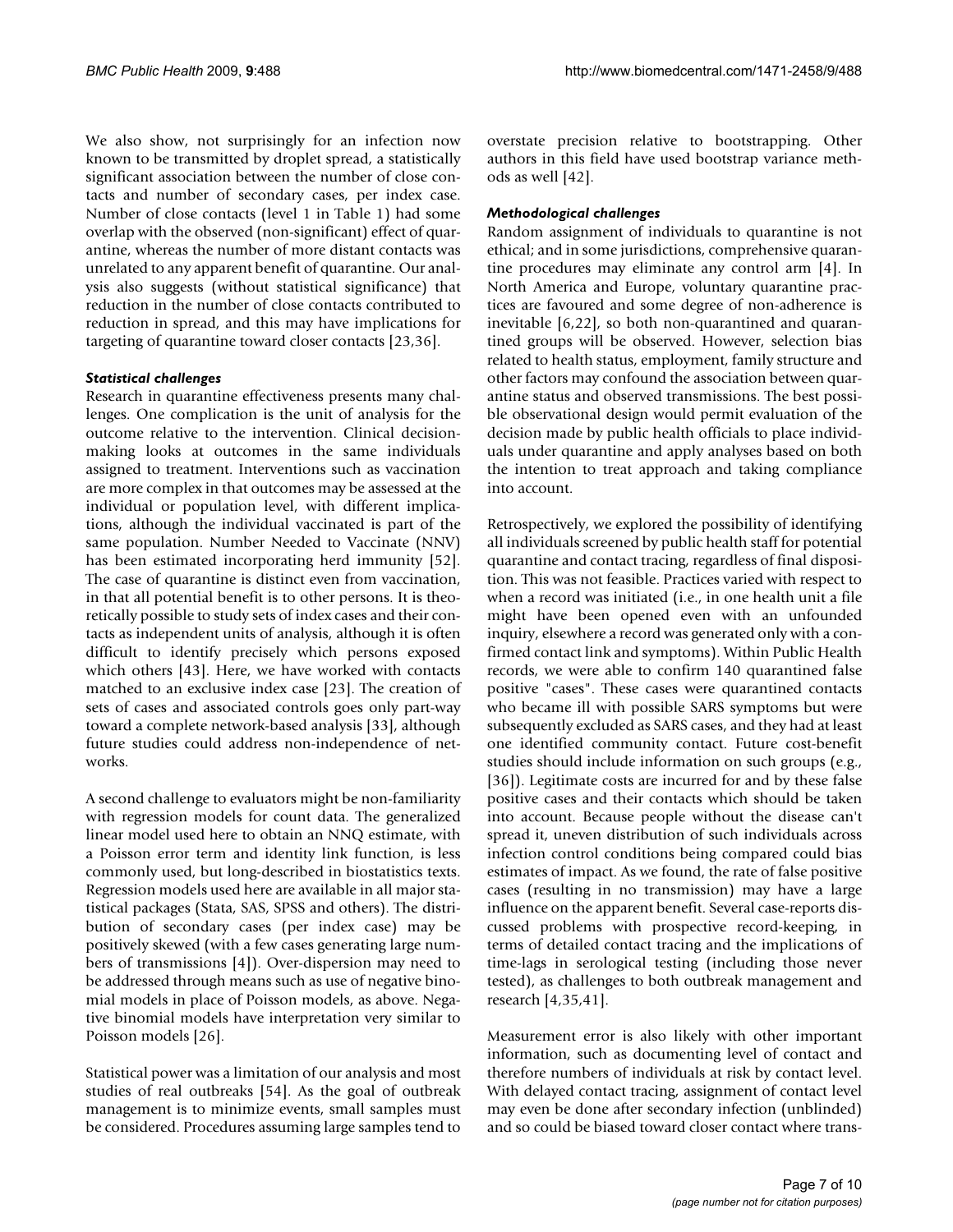mission already happen, and toward less close contact where the contact remained well.

Papers on the SARS experience have spoken about the importance of data management resources and described core data to be tracked during an outbreak (e.g., [55]). None made explicit recommendations for statistical evaluation of control measures. Planning to report statistics familiar to other areas of health care evaluation may improve the quality and comparability of data collected.

Our approach demonstrates that existing outbreak data may yield more information to evaluate outbreak control measures than has been reported. Further research, presenting quantitative differences in outcomes attributable to measures such as quarantine, would be useful in many ways. First, this would add to evidence on cost-effectiveness. Second, it would facilitate further methodological development in this field. Pooled re-analysis of existing outbreak data across several settings, would ameliorate statistical power problems, and increase the scientific contribution from these important databases.

#### *Challenges in interpretation and communication*

Policy-makers rely on estimates of the impact of population-based preventive measures, which should derive from actual experience, as well as theoretical forecasting. Evidence also needs to be understood. It has been debated whether the NNT statistic achieves its goal to facilitate decision-making in other health care settings [17-20]. Further thought and discussion are needed as to how meaningful a NNQ statistic might be for decision-making in outbreak planning, relative to other expressions of attributable case reductions, such as SCCD also proposed here, or other metrics.

No variant on attributable risk difference or NNT can be interpreted without consideration of the absolute costs of not acting, and the harm side of the decision [56]. This discussion must include the severity of the illness, as well as harms of intervention to the individual and society which are difficult to quantify and value-laden [6]. Quarantine includes potential non-health related harms including civil liberties and may include economic and other costs to the individual [57].

Finally, studies to evaluate control measures for one agent may not be generalizable to other agents. Measures to restrict close contact probably made an important contribution to the control of SARS outbreaks [46]. Evidence of this is accumulating slowly and should be taken into consideration for future outbreaks of SARS or similar droplet spread agents without significant transmission in the asymptomatic phase. However, the applicability of this evidence to the current experience with pandemic influenza is less certain. Ferguson et al [58] present simulation data suggesting community quarantine and isolation may play a role in influenza control but comment that this would presume such measures were feasible. Transmission patterns for influenza however, make it less likely that contact tracing and quarantine would be fast enough to avoid transmission which is greatest in the earliest stage of infection [46]. Under such circumstances, use of a 'severe' [57] measure such as quarantine is likely not justified where such efforts are likely to yield little benefit.

## **Conclusions**

Relative to other health policy areas, literature on quarantine tends to lack in quantitative expressions of effectiveness, or agreement on how best to report differences in outcomes attributable to control measure. The study of quarantine effectiveness presents several methodological and statistical challenges. Further research and discussion are needed to understand the costs and benefits of enacting quarantine, and this includes a discussion of how quantitative benefit should be communicated to decisionmakers and the public, and evaluated.

## **Competing interests**

There are no financial or non-financial competing interests. The funding source had no role in study design; collection, analysis or interpretation of data; writing of the report; nor decision to submit the paper for publication.

#### **Authors' contributions**

All listed authors made substantial contributions to conception and design of the analysis presented in this manuscript. SB, ER and JL were involved in initial collection of data for the underlying outbreak database. All authors were involved in defining the objectives for the present analysis; in determining case selection and definitions for the present analysis; and in interpretation of results. SB and JL took lead responsibility for data analysis. All authors were involved drafting the manuscript and revising it critically for intellectual content. All authors have given final approval of the version to be published.

#### **Acknowledgements**

This study was funded by the Ontario Ministry of Health and Long-Term Care.

#### **References**

- 1. Heymann D: **Introduction.** In *Emerging Infectious Disease from the Global to the Local Perspective* Edited by: Davis JR, Lederberg J. Washington, DC: Institute of Medicine. National Academy Press; 2001:29-34.
- 2. Barbera J, Macintyre A, Gostin L, Inglesby T, O'Toole T, DeAtley C, Tonat K, Layton M: **[Large-Scale Quarantine Following Biologi](http://www.ncbi.nlm.nih.gov/entrez/query.fcgi?cmd=Retrieve&db=PubMed&dopt=Abstract&list_uids=11730447)[cal Terrorism in the United States: Scientific Examination,](http://www.ncbi.nlm.nih.gov/entrez/query.fcgi?cmd=Retrieve&db=PubMed&dopt=Abstract&list_uids=11730447) [Logistic and Legal Limits, and Possible Consequences.](http://www.ncbi.nlm.nih.gov/entrez/query.fcgi?cmd=Retrieve&db=PubMed&dopt=Abstract&list_uids=11730447)** *JAMA* 2001, **286:**2711-2717.
- 3. Singer PA, Benatar SR, Bernstein M, Daar AS, Dickens BM, MacRae SK, Upshur REG, Wright L, Shaul RZ: **[Ethics and SARS: lessons](http://www.ncbi.nlm.nih.gov/entrez/query.fcgi?cmd=Retrieve&db=PubMed&dopt=Abstract&list_uids=14656848) [from Toronto.](http://www.ncbi.nlm.nih.gov/entrez/query.fcgi?cmd=Retrieve&db=PubMed&dopt=Abstract&list_uids=14656848)** *BMJ* 2003, **327:**1342-1344.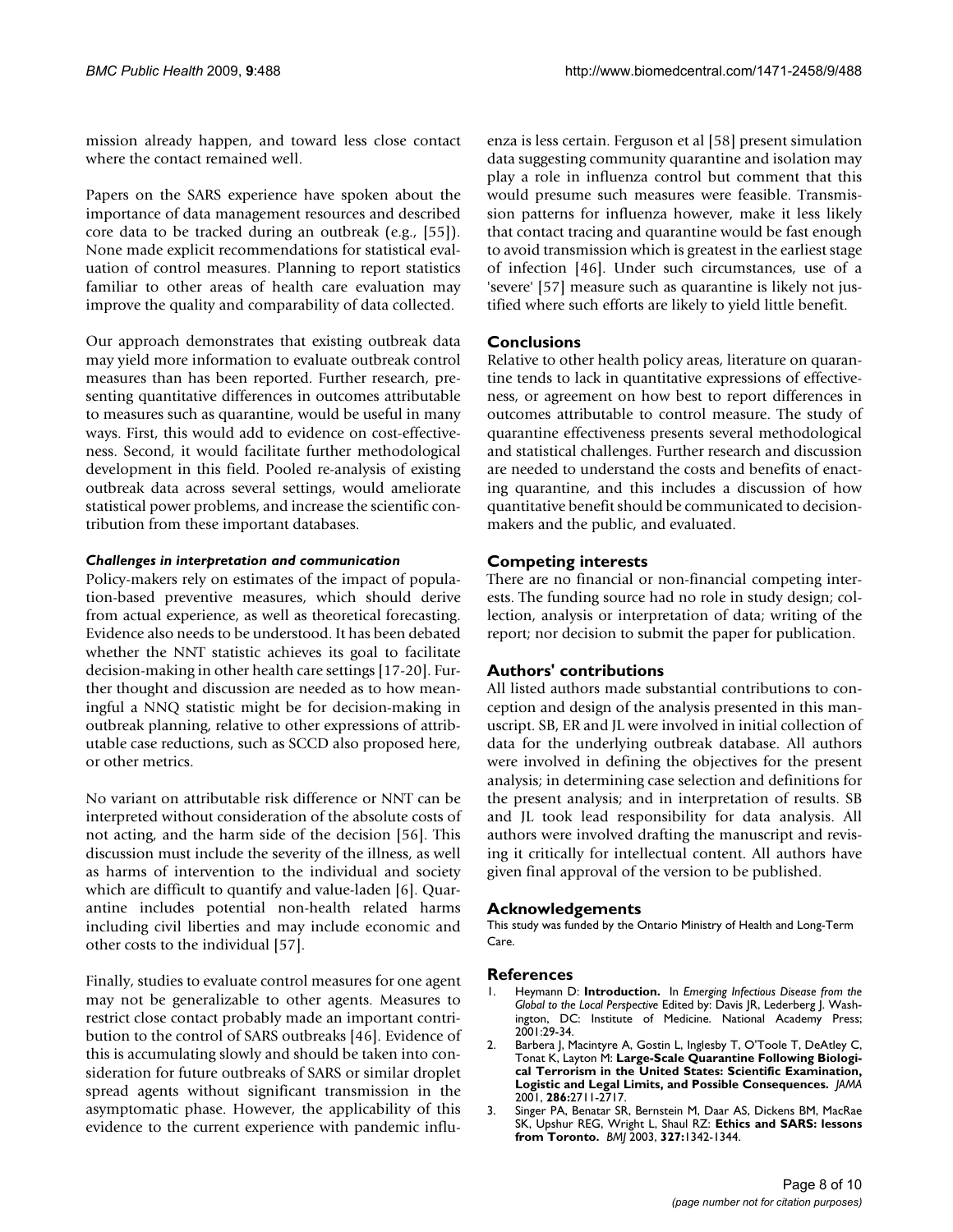- 4. Anderson RM, Fraser C, Ghani AC, Donnelly CA, Riley S, Ferguson NM, Leung GM, Lam TH, Hedley AJ: **[Epidemiology, Transmission](http://www.ncbi.nlm.nih.gov/entrez/query.fcgi?cmd=Retrieve&db=PubMed&dopt=Abstract&list_uids=15306395) [Dynamics and Control of SARS: The 2002-2003 Epidemic.](http://www.ncbi.nlm.nih.gov/entrez/query.fcgi?cmd=Retrieve&db=PubMed&dopt=Abstract&list_uids=15306395)** *Philos Trans R Soc Lond B Biol Sci* 2004, **359(1447):**1091-1105.
- 5. Reich DS: **[Modernizing local responses to public health emer](http://www.ncbi.nlm.nih.gov/entrez/query.fcgi?cmd=Retrieve&db=PubMed&dopt=Abstract&list_uids=14748251)[gencies: Bioterrorism, epidemics, and the Model State](http://www.ncbi.nlm.nih.gov/entrez/query.fcgi?cmd=Retrieve&db=PubMed&dopt=Abstract&list_uids=14748251) [Emergency Health Powers Act.](http://www.ncbi.nlm.nih.gov/entrez/query.fcgi?cmd=Retrieve&db=PubMed&dopt=Abstract&list_uids=14748251)** *Journal of Contemporary Health Law and Policy* 2003, **19:**379-414.
- 6. Lemon SM, Hamburg MA, Sparling PF, Choffnes ER, Mack A: *Ethical and legal considerations in mitigating pandemic disease: workshop summary* Washington, DC: Institute of Medicine. National Academy of Sciences; 2007.
- 7. Schabas R: **[Severe acute respiratory syndrome: Did quaran](http://www.ncbi.nlm.nih.gov/entrez/query.fcgi?cmd=Retrieve&db=PubMed&dopt=Abstract&list_uids=18159492)[tine help?](http://www.ncbi.nlm.nih.gov/entrez/query.fcgi?cmd=Retrieve&db=PubMed&dopt=Abstract&list_uids=18159492)** *Can J Infect Dis Med Microbiol* 2004, **15(4):**204.
- 8. Knobler S, Mahmoud A, Lemon S, Pray L, Eds: **The Global Application of Knowledge, Tools, and Technology: Opportunities and Obstacles.** In *The Impact of Globalization on Infectious Disease Emergence and Control: Exploring the Consequences and Opportunities Workshop Report* Washington, DC: Institute of Medicine, National Academy of Sciences; 2006:80-124.
- 9. Bauch CT, Lloyd-Smith JO, Coffee MP, Galvani AP: **[Dynamically](http://www.ncbi.nlm.nih.gov/entrez/query.fcgi?cmd=Retrieve&db=PubMed&dopt=Abstract&list_uids=16222170) Modeling SARS and Other Newly Emerging Respiratory III-<br>nesses: Past, Present and Future.** Epidemiology 2005, [nesses: Past, Present and Future.](http://www.ncbi.nlm.nih.gov/entrez/query.fcgi?cmd=Retrieve&db=PubMed&dopt=Abstract&list_uids=16222170) **16:**791-801.
- 10. Bensimon CM, Upshur RE: **[Evidence and effectiveness in deci](http://www.ncbi.nlm.nih.gov/entrez/query.fcgi?cmd=Retrieve&db=PubMed&dopt=Abstract&list_uids=17413076)[sion making for quarantine.](http://www.ncbi.nlm.nih.gov/entrez/query.fcgi?cmd=Retrieve&db=PubMed&dopt=Abstract&list_uids=17413076)** *American Journal of Public Health* 2007, **97:**S44-S48.
- 11. Egger M, Davey G Smith, Altman DG: *Systematic Reviews in Health Care: Meta-analysis in context* 2nd edition. London: BMJ Books; 2001.
- 12. Petitti DB: *Meta-Analysis, Decision Analysis, and Cost-Effectiveness Analysis: Methods for Quantitative Synthesis in Medicine* Oxford: Oxford University Press; 2000.
- 13. Gray JAM: **Using systematic reviews for evidence based policy making.** In *Systematic Reviews in Health Care: Meta-Analysis in Context* 2nd edition. Edited by: Egger M, Davey Smith G, Altman DG. Oxford: BMJ Books; 2000:410-418.
- 14. Gray JAM: *Evidence-based healthcare: how to make health policy and management decisions* London: Churchill Livingstone; 1997.
- 15. Greenland S, Rothman JK, Lash TL: **Measures of Effect and Measures of Association.** In *Modern Epidemiology* 3rd edition. Edited by: Rothman JK, Greenland S, Lash TL. Philadelphia: Lippincott Williams & Wilkins; 2008:51-70.
- 16. Altman DG, Schulz KF, Moher D, Egger M, Davidoff F, Elbourne DR, Gøtzsche PC, Lang T, for the CONSORT group: **[The revised](http://www.ncbi.nlm.nih.gov/entrez/query.fcgi?cmd=Retrieve&db=PubMed&dopt=Abstract&list_uids=11304107) [CONSORT statement for reporting randomized trials:](http://www.ncbi.nlm.nih.gov/entrez/query.fcgi?cmd=Retrieve&db=PubMed&dopt=Abstract&list_uids=11304107) [explanation and elaboration.](http://www.ncbi.nlm.nih.gov/entrez/query.fcgi?cmd=Retrieve&db=PubMed&dopt=Abstract&list_uids=11304107)** *Annals of Internal Medicine* 2001, **134:**663-694.
- 17. Bender R: **Number Needed to Treat (NNT).** In *Encyclopedia of Biostatistics* 2nd edition. Edited by: Armitage P, Colton T. Chichester: Wiley; 2009.
- 18. Cook RJ, Sackett DK: **[The number needed to treat: a clinically](http://www.ncbi.nlm.nih.gov/entrez/query.fcgi?cmd=Retrieve&db=PubMed&dopt=Abstract&list_uids=7873954) [useful measure of treatment effect.](http://www.ncbi.nlm.nih.gov/entrez/query.fcgi?cmd=Retrieve&db=PubMed&dopt=Abstract&list_uids=7873954)** *BMJ* 1995, **310:**452-454.
- 19. McAlistser FA: **[The "number needed to treat" turns 20 and](http://www.ncbi.nlm.nih.gov/entrez/query.fcgi?cmd=Retrieve&db=PubMed&dopt=Abstract&list_uids=18779528) [continues to be used and misused.](http://www.ncbi.nlm.nih.gov/entrez/query.fcgi?cmd=Retrieve&db=PubMed&dopt=Abstract&list_uids=18779528)** *Canadian Medical Association Journal* 2008, **179:**549-553.
- 20. Freemantle N, Mason JM, Eccles M: **[Deriving treatment recom](http://www.ncbi.nlm.nih.gov/entrez/query.fcgi?cmd=Retrieve&db=PubMed&dopt=Abstract&list_uids=10507190)[mendations from evidence within randomised trials: the role](http://www.ncbi.nlm.nih.gov/entrez/query.fcgi?cmd=Retrieve&db=PubMed&dopt=Abstract&list_uids=10507190) [and limitation of meta analysis.](http://www.ncbi.nlm.nih.gov/entrez/query.fcgi?cmd=Retrieve&db=PubMed&dopt=Abstract&list_uids=10507190)** *International Journal of Technology Assessment in Health Care* 1999, **15:**304-315.
- 21. Anderson RM, May RM: *Infectious diseases of humans: dynamics and control* Oxford: Oxford University Press; 1991.
- 22. Svoboda T, Henry B, Shulman L, Kennedy E, Rea E, Ng W, Wallington T, Yaffe B, Gournis E, Vicencio E, *et al.*: **[Public Health Measures to](http://www.ncbi.nlm.nih.gov/entrez/query.fcgi?cmd=Retrieve&db=PubMed&dopt=Abstract&list_uids=15175437) [Control the Spread of the Severe Acute Respiratory Syn](http://www.ncbi.nlm.nih.gov/entrez/query.fcgi?cmd=Retrieve&db=PubMed&dopt=Abstract&list_uids=15175437)[drome during the Outbreak in Toronto.](http://www.ncbi.nlm.nih.gov/entrez/query.fcgi?cmd=Retrieve&db=PubMed&dopt=Abstract&list_uids=15175437)** *The New England Journal of Medicine* 2004, **350:**2352-2361.
- 23. Rea E, Laflèche J, Stalker S, Guarda BK, Shapiro H, Johnson I, Bondy SJ, Upshur R, Russell ML, Eliasziw M: **[Duration and distance of](http://www.ncbi.nlm.nih.gov/entrez/query.fcgi?cmd=Retrieve&db=PubMed&dopt=Abstract&list_uids=17217552) [exposure are important predictors of transmission among](http://www.ncbi.nlm.nih.gov/entrez/query.fcgi?cmd=Retrieve&db=PubMed&dopt=Abstract&list_uids=17217552) [community contacts of Ontario SARS cases.](http://www.ncbi.nlm.nih.gov/entrez/query.fcgi?cmd=Retrieve&db=PubMed&dopt=Abstract&list_uids=17217552)** *Epidemiology and Infection* 2007, **135:**914-921.
- 24. Rogers WH: **Regression standard errors in clustered samples.** *Stata Technical Bulletin* 1993, **13:**19-23.
- 25. StataCorp: *Stata Statistical Software: Release 10 (SE)* College Station, TX: StataCorp LP; 2007.
- 26. Agresti A: *Categorical Data Analysis* 2nd edition. New Jersey: John Wiley & Sons; 2002.
- 27. Seeber GUH: **Poisson Regression.** In *Encyclopedia of Biostatistics* 2nd edition. Edited by: Armitage P, Colton T. Chichester: Wiley; 2009.
- 28. North D: **[Number needed to treat.](http://www.ncbi.nlm.nih.gov/entrez/query.fcgi?cmd=Retrieve&db=PubMed&dopt=Abstract&list_uids=7767217)** *BMJ* 1995, **310:**1269.
- 29. Shrout PE, Bolger N: **[Mediation in experimental and nonexper](http://www.ncbi.nlm.nih.gov/entrez/query.fcgi?cmd=Retrieve&db=PubMed&dopt=Abstract&list_uids=12530702)[imental studies: new procedures and recommendations.](http://www.ncbi.nlm.nih.gov/entrez/query.fcgi?cmd=Retrieve&db=PubMed&dopt=Abstract&list_uids=12530702)** *Psychological Methods* 2002, **7:**422-445.
- 30. Efron B, Tibshirani RJ: *An Introduction to the Bootstrap* New York: Chapman & Hall; 1993.
- 31. Baron RM, Kenny DA: **[The moderator-mediator variable dis](http://www.ncbi.nlm.nih.gov/entrez/query.fcgi?cmd=Retrieve&db=PubMed&dopt=Abstract&list_uids=3806354)[tinction in social psychological research: conceptual, strate](http://www.ncbi.nlm.nih.gov/entrez/query.fcgi?cmd=Retrieve&db=PubMed&dopt=Abstract&list_uids=3806354)[gic, and statistical considerations.](http://www.ncbi.nlm.nih.gov/entrez/query.fcgi?cmd=Retrieve&db=PubMed&dopt=Abstract&list_uids=3806354)** *J Pers Soc Psychol* 1986, **51(6):**1173-1182.
- 32. Hsieh YH, King CC, Chen CWS, Ho MS, Hsu SB, Wu YC: **[Impact of](http://www.ncbi.nlm.nih.gov/entrez/query.fcgi?cmd=Retrieve&db=PubMed&dopt=Abstract&list_uids=17055533) [quarantine on the 2003 SARS outbreak: A retrospective](http://www.ncbi.nlm.nih.gov/entrez/query.fcgi?cmd=Retrieve&db=PubMed&dopt=Abstract&list_uids=17055533) [modeling study.](http://www.ncbi.nlm.nih.gov/entrez/query.fcgi?cmd=Retrieve&db=PubMed&dopt=Abstract&list_uids=17055533)** *Journal of Theoretical Biology* 2007, **244:**729-736.
- 33. Epstein JM: **Remarks on the role of modeling in infectious disease mitigation and containment.** In *Ethical and legal considerations in mitigating pandemic disease: workshop summary* Edited by: Lemon SM, Hamburg MA, Sparling PF, Choffnes ER, Mack A. Washington, DC: Institute of Medicine. National Academy of Sciences; 2007:105-112.
- Bell DM, World Health Working Group on International and Community Transmission of SARS: **[Public health interventions and](http://www.ncbi.nlm.nih.gov/entrez/query.fcgi?cmd=Retrieve&db=PubMed&dopt=Abstract&list_uids=15550198) [SARS spread, 2003.](http://www.ncbi.nlm.nih.gov/entrez/query.fcgi?cmd=Retrieve&db=PubMed&dopt=Abstract&list_uids=15550198)** *Emerging Infectious Diseases* 2004, **10:**1900-1906.
- 35. Chau PH, Yip PSF: **[Monitoring the severe acute respiratory syn](http://www.ncbi.nlm.nih.gov/entrez/query.fcgi?cmd=Retrieve&db=PubMed&dopt=Abstract&list_uids=14573569)[drome epidemic and assessing effectiveness of interventions](http://www.ncbi.nlm.nih.gov/entrez/query.fcgi?cmd=Retrieve&db=PubMed&dopt=Abstract&list_uids=14573569) [in Hong Kong Special Administrative Region.](http://www.ncbi.nlm.nih.gov/entrez/query.fcgi?cmd=Retrieve&db=PubMed&dopt=Abstract&list_uids=14573569)** *Journal of Epidemiology and Community Health* 2003, **57:**766-769.
- 36. Ooi PL, Lim S, Chew SK: **[Use of quarantine in the control of](http://www.ncbi.nlm.nih.gov/entrez/query.fcgi?cmd=Retrieve&db=PubMed&dopt=Abstract&list_uids=15947741) [SARS in Singapore.](http://www.ncbi.nlm.nih.gov/entrez/query.fcgi?cmd=Retrieve&db=PubMed&dopt=Abstract&list_uids=15947741)** *American Journal of Infection Control* 2005, **33:**252-257.
- 37. Ou J, Li Q, Zeng G, Dun Z, Qin A: **[Efficiency of quarantine during](http://www.ncbi.nlm.nih.gov/entrez/query.fcgi?cmd=Retrieve&db=PubMed&dopt=Abstract&list_uids=14586295) [an epidemic of Severe Acute Respiratory Syndrome--Bei](http://www.ncbi.nlm.nih.gov/entrez/query.fcgi?cmd=Retrieve&db=PubMed&dopt=Abstract&list_uids=14586295)[jing, China, 2003.](http://www.ncbi.nlm.nih.gov/entrez/query.fcgi?cmd=Retrieve&db=PubMed&dopt=Abstract&list_uids=14586295)** *Morbidity and Mortality Weekly Report* 2003, **52:**1037.
- Pang X, Zhu Z, Xu F, Guo J, Gong X, Liu D, Liu Z, Chin DP, Feikin DR: **[Evaluation of Control Measures Implemented in the](http://www.ncbi.nlm.nih.gov/entrez/query.fcgi?cmd=Retrieve&db=PubMed&dopt=Abstract&list_uids=14693874) [Severe Acute Respiratory Syndrome Outbreak in Beijing,](http://www.ncbi.nlm.nih.gov/entrez/query.fcgi?cmd=Retrieve&db=PubMed&dopt=Abstract&list_uids=14693874) [2003.](http://www.ncbi.nlm.nih.gov/entrez/query.fcgi?cmd=Retrieve&db=PubMed&dopt=Abstract&list_uids=14693874)** *JAMA: The Journal of the American Medical Association* 2003, **290:**3215-3221.
- 39. Riley S, Fraser C, Donnelly CA, Ghani AC, Abu-Raddad LJ, Hedley AJ, Leung GM, Ho LM, Lam TH, Thach TQ, *et al.*: **[Transmission](http://www.ncbi.nlm.nih.gov/entrez/query.fcgi?cmd=Retrieve&db=PubMed&dopt=Abstract&list_uids=12766206) [Dynamics of the Etiological Agent of SARS in Hong Kong:](http://www.ncbi.nlm.nih.gov/entrez/query.fcgi?cmd=Retrieve&db=PubMed&dopt=Abstract&list_uids=12766206) [Impact of Public Health Interventions.](http://www.ncbi.nlm.nih.gov/entrez/query.fcgi?cmd=Retrieve&db=PubMed&dopt=Abstract&list_uids=12766206)** *Science* 2003, **300:**1961-1966.
- 40. S.A.R.S. Investigation Team from D.M.E.R.I. and S. G. H.: **[Strategies](http://www.ncbi.nlm.nih.gov/entrez/query.fcgi?cmd=Retrieve&db=PubMed&dopt=Abstract&list_uids=15565739) [adopted and lessons learnt during the severe acute respira](http://www.ncbi.nlm.nih.gov/entrez/query.fcgi?cmd=Retrieve&db=PubMed&dopt=Abstract&list_uids=15565739)[tory syndrome crisis in Singapore.](http://www.ncbi.nlm.nih.gov/entrez/query.fcgi?cmd=Retrieve&db=PubMed&dopt=Abstract&list_uids=15565739)** *Reviews in Medical Virology* 2005, **15:**57-70.
- 41. Tuan PA, Horby P, Dinh PN, Mai LTQ, Zambon M, Shah J, Huy VQ, Bloom S, Gopal R, Comer J, Plant A: **[SARS transmission in Viet](http://www.ncbi.nlm.nih.gov/entrez/query.fcgi?cmd=Retrieve&db=PubMed&dopt=Abstract&list_uids=16870029)[nam outside of the health-care setting.](http://www.ncbi.nlm.nih.gov/entrez/query.fcgi?cmd=Retrieve&db=PubMed&dopt=Abstract&list_uids=16870029)** *Epidemiology and Infection* 2007, **135:**392-401.
- 42. Yip P-S, Hsieh YH, Xu Y, Lam KF, King CC, Chang HL: **[Assessment](http://www.ncbi.nlm.nih.gov/entrez/query.fcgi?cmd=Retrieve&db=PubMed&dopt=Abstract&list_uids=17464910) [of Intervention Measures for the 2003 SARS Epidemic in Tai](http://www.ncbi.nlm.nih.gov/entrez/query.fcgi?cmd=Retrieve&db=PubMed&dopt=Abstract&list_uids=17464910)[wan by Use of a Back Projection Method.](http://www.ncbi.nlm.nih.gov/entrez/query.fcgi?cmd=Retrieve&db=PubMed&dopt=Abstract&list_uids=17464910)** *Infection Control and Hospital Epidemiology* 2007, **28:**525-530.
- 43. Wallinga J, Teunis P: **[Different Epidemic Curves for Severe](http://www.ncbi.nlm.nih.gov/entrez/query.fcgi?cmd=Retrieve&db=PubMed&dopt=Abstract&list_uids=15353409) [Acute Respiratory Syndrome Reveal Similar Impacts of](http://www.ncbi.nlm.nih.gov/entrez/query.fcgi?cmd=Retrieve&db=PubMed&dopt=Abstract&list_uids=15353409) [Control Measures.](http://www.ncbi.nlm.nih.gov/entrez/query.fcgi?cmd=Retrieve&db=PubMed&dopt=Abstract&list_uids=15353409)** *American Journal of Epidemiology* 2004, **160:**509-516.
- 44. Castillo-Chavez C, Castillo-Garsow CW, Yakubu AA: **[Mathemati](http://www.ncbi.nlm.nih.gov/entrez/query.fcgi?cmd=Retrieve&db=PubMed&dopt=Abstract&list_uids=14657077)[cal Models of Isolation and Quarantine.](http://www.ncbi.nlm.nih.gov/entrez/query.fcgi?cmd=Retrieve&db=PubMed&dopt=Abstract&list_uids=14657077)** *JAMA: The Journal of the American Medical Association* 2003, **290:**2876-2877.
- 45. Timpka T, Ericksson H, Gursky EA, Nyce JM, Morin M, Jenvald J, Stromgren M, Holm E, Ekberg J: **[Population - based simulations](http://www.ncbi.nlm.nih.gov/entrez/query.fcgi?cmd=Retrieve&db=PubMed&dopt=Abstract&list_uids=19551239) [of influenza pandemics: validity and significance for public](http://www.ncbi.nlm.nih.gov/entrez/query.fcgi?cmd=Retrieve&db=PubMed&dopt=Abstract&list_uids=19551239) [health policy.](http://www.ncbi.nlm.nih.gov/entrez/query.fcgi?cmd=Retrieve&db=PubMed&dopt=Abstract&list_uids=19551239)** *Bulletin of the World Health Organization* 2009, **87:**305-311.
- 46. World Health Organization Writing Group: **[Nonpharmaceutical](http://www.ncbi.nlm.nih.gov/entrez/query.fcgi?cmd=Retrieve&db=PubMed&dopt=Abstract&list_uids=16494722) [interventions for pandemic influenza, international meas](http://www.ncbi.nlm.nih.gov/entrez/query.fcgi?cmd=Retrieve&db=PubMed&dopt=Abstract&list_uids=16494722)[ures.](http://www.ncbi.nlm.nih.gov/entrez/query.fcgi?cmd=Retrieve&db=PubMed&dopt=Abstract&list_uids=16494722)** *Emerging Infectious Diseases* 2006, **12:**81-87.